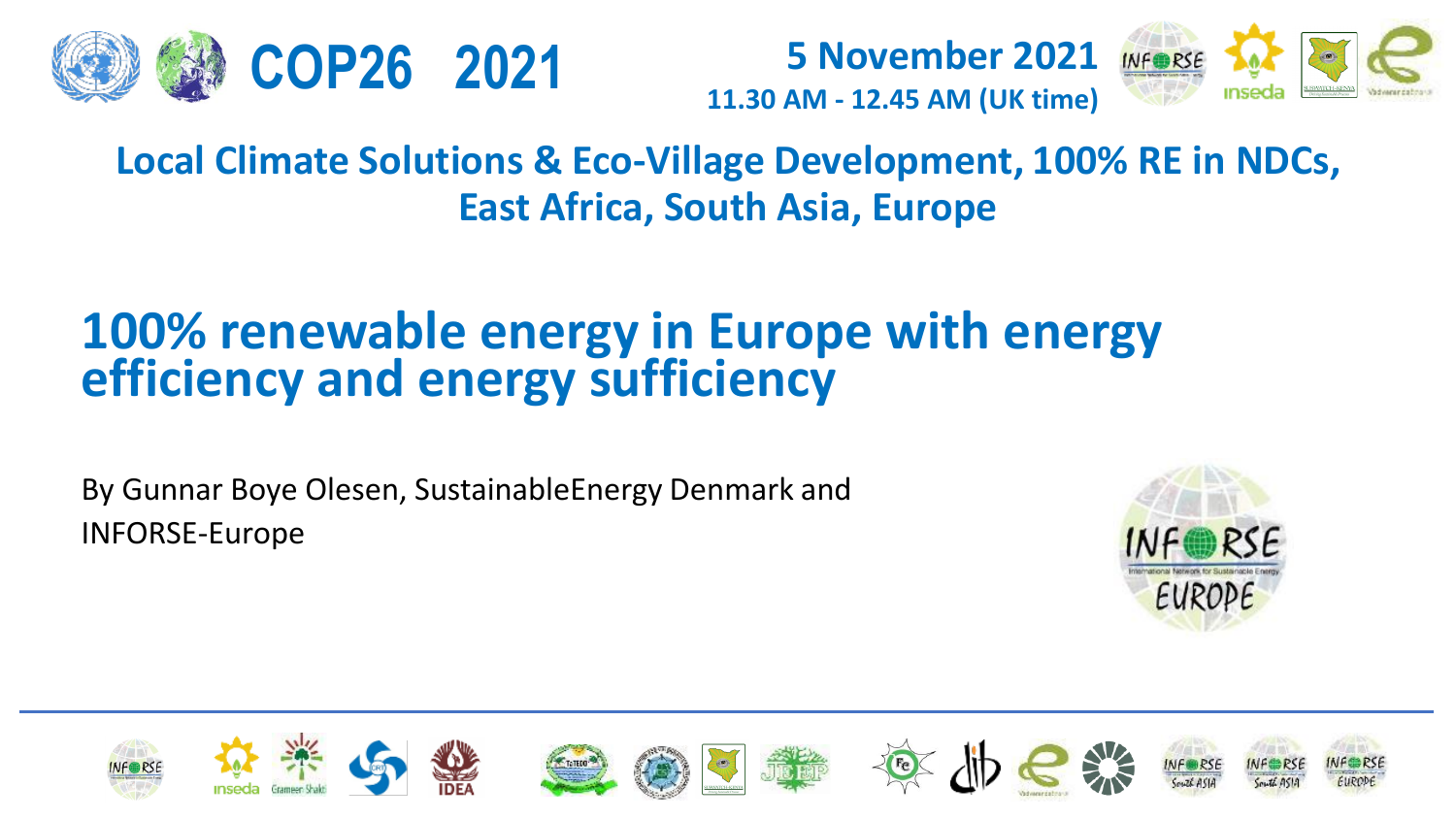

**International Network for Sustainable Energy - Europe** 

#### **Network of 60 CSO's in INFORSE - Europe**

➔ **Active on EU policies for energy transition including Ecodesign and local energy communities for RE+EE**

➔ **Active with proposals and scenarios for transition to 100% renewable, including energy efficiency and sufficiency**



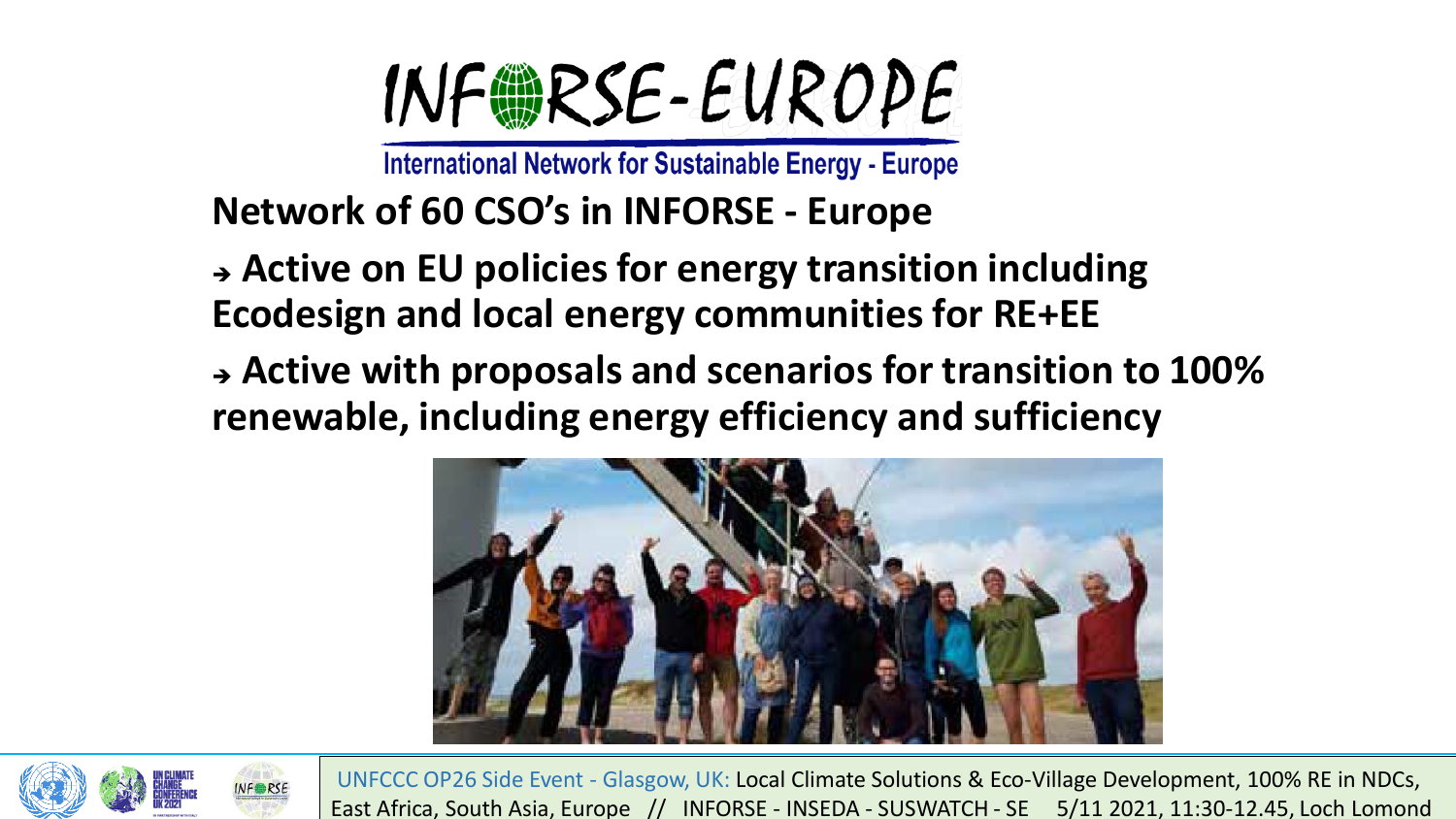### **We work for 100% Renewable Energy in Europe**

- ➢ Paris Agreement Compatible (PAC) Scenario
- 65% Reduction of Emissions in 2030
- Full decarbonisation in 2040 100% Renewables 2045

**By CAN-Europe and EEB with INFORSE-Europe and many others**

 $\triangleright$  NegaWatt + partners bottomup scenario with INFORSE-Europe, launch 2022

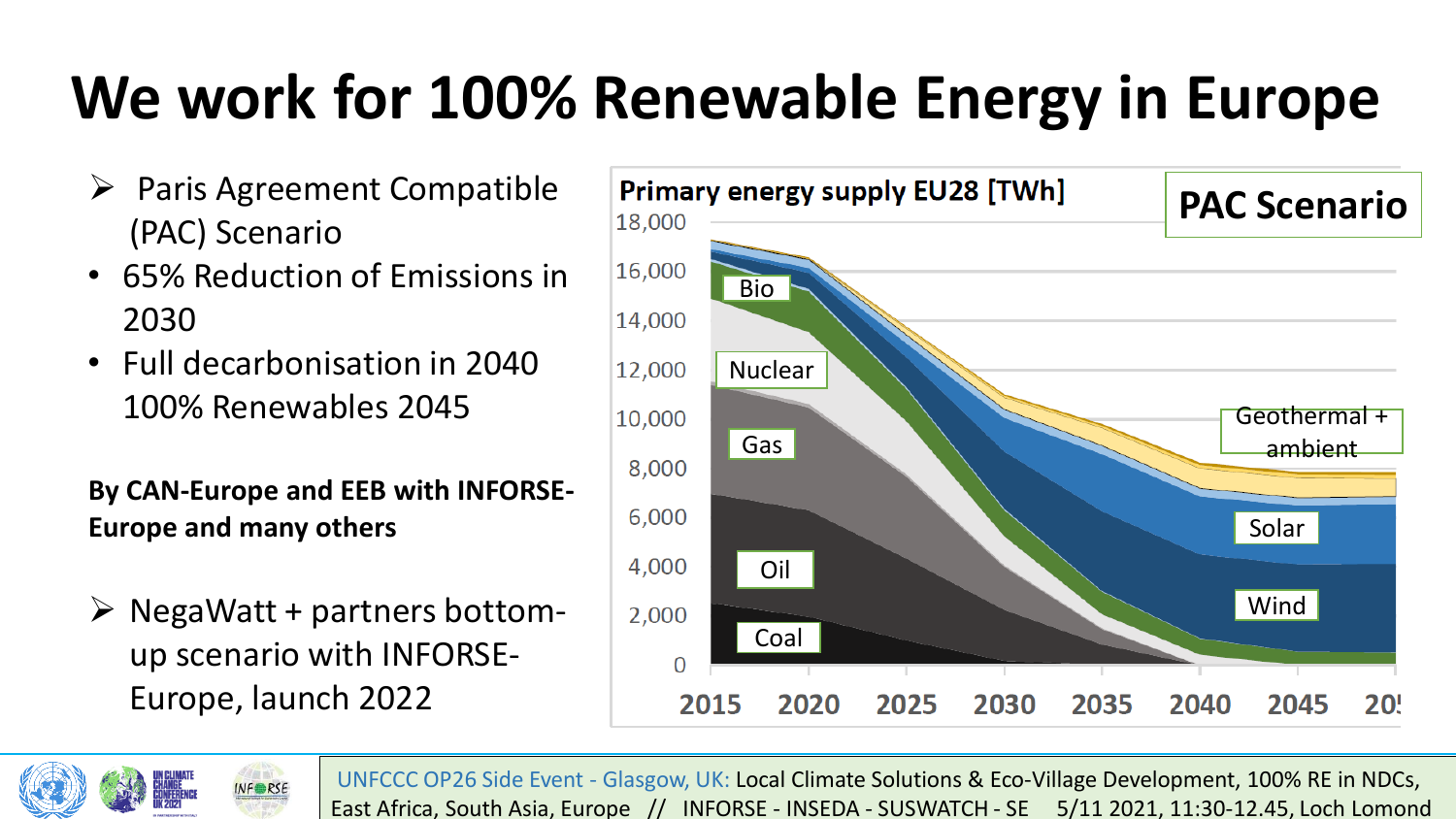## **Transition with Good Economy, 24/7**

Danish Scenario shows:

- That fast transition to renewable energy can have good economy, if stranded costs are avoided,
- That demands can be met all hours of the year with 93% of power from solar and wind
- The remaining 7% can come from domestic biomass and biogas
- Power exchange with other countries to be combined with local flexibility with heatpumps and som H<sup>2</sup> production. **Scenario by INFORSE-Europe and Sustainable Energy, made with EnergyPlan scenario tool**

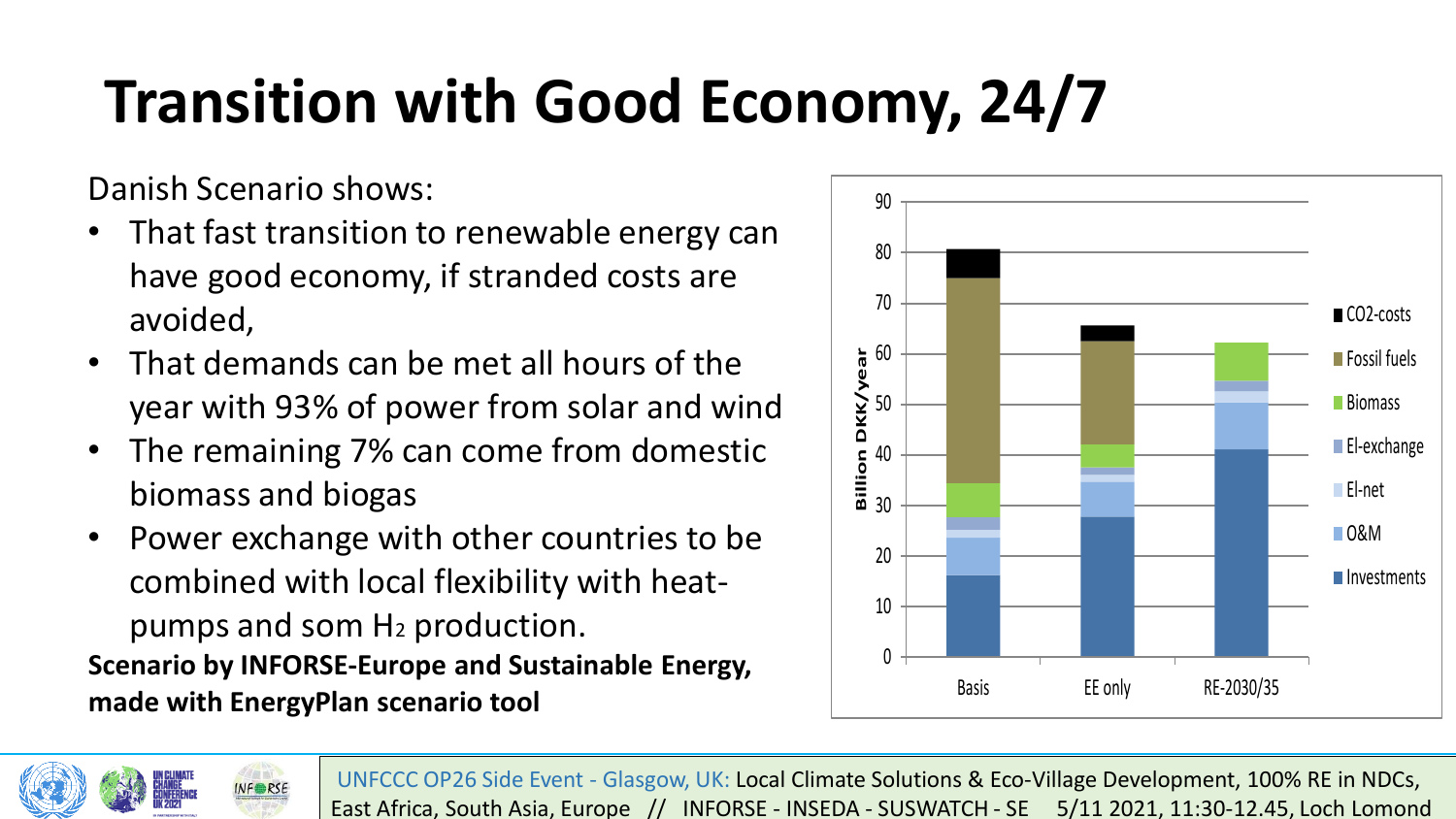# **Energy Sufficiency is Part of our Plans (DK)**

■ Official forecast is 22% more car driving in 2030 than today in Denmark (600,000 more cars) ➢With a mixture of taxation, spatial planing for less car use (denser cities, decentral functions, work from home), and mobility alternatives, car use can be stabilised or reduced

■Housing area is expected to increase 8% until 2030 in Denmark ➢With action to make people move to more appropriately sized houses and rent out rooms, there might **not** be need for more and bigger houses



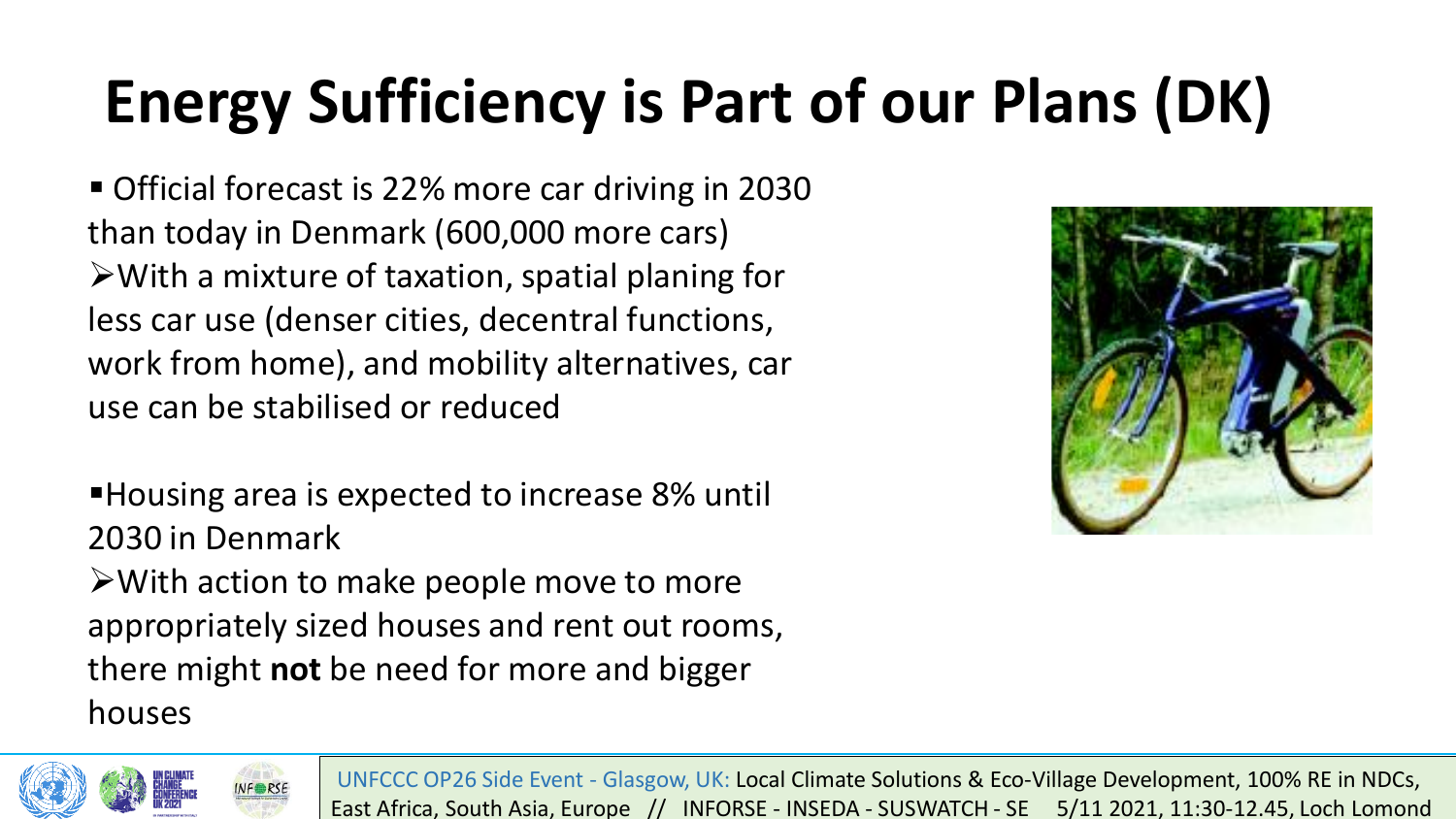## **Examples of energy sufficiency (non-exhaustive)**

| <b>Sufficiency</b> | <b>Reduction in</b> |                             |                             |                           |
|--------------------|---------------------|-----------------------------|-----------------------------|---------------------------|
| actions            | sector              | Policy                      | <b>Action period Source</b> |                           |
| Move to smaller    |                     | Advise, remove              |                             |                           |
| dwellings, assist. | 8% (heat) barriers  |                             | 2020-30                     | <b>UBA-study, Germany</b> |
| Divide dwellings,  |                     | Advise, remove              |                             |                           |
| assistance         | 7% (heat) barriers  |                             | 2020-30                     | <b>UBA-study, Germany</b> |
| End DK com-        |                     |                             |                             | According til DEA,        |
| muting tax break   |                     | 3% (car use) Stop subsidy   | 2014-20                     | Denmark                   |
| CO2-tax 200-       | $5 - 10%$           |                             |                             | Climate Council,          |
| 1500 DKK/ton       |                     | (all energy) Carbon tax     | 2020-30                     | Denmark                   |
| Car tax reform     |                     | Car tax reform,             |                             | Green car                 |
| for electric cars  |                     | 2% (less cars)CO2+300 DKK/t | 2020-30                     | <b>Commissionen, DK</b>   |
| Cut washing by     |                     |                             |                             |                           |
| half in dwellings  | 10% (elec.) n.a.    |                             | n.a.                        | Theoretical example       |

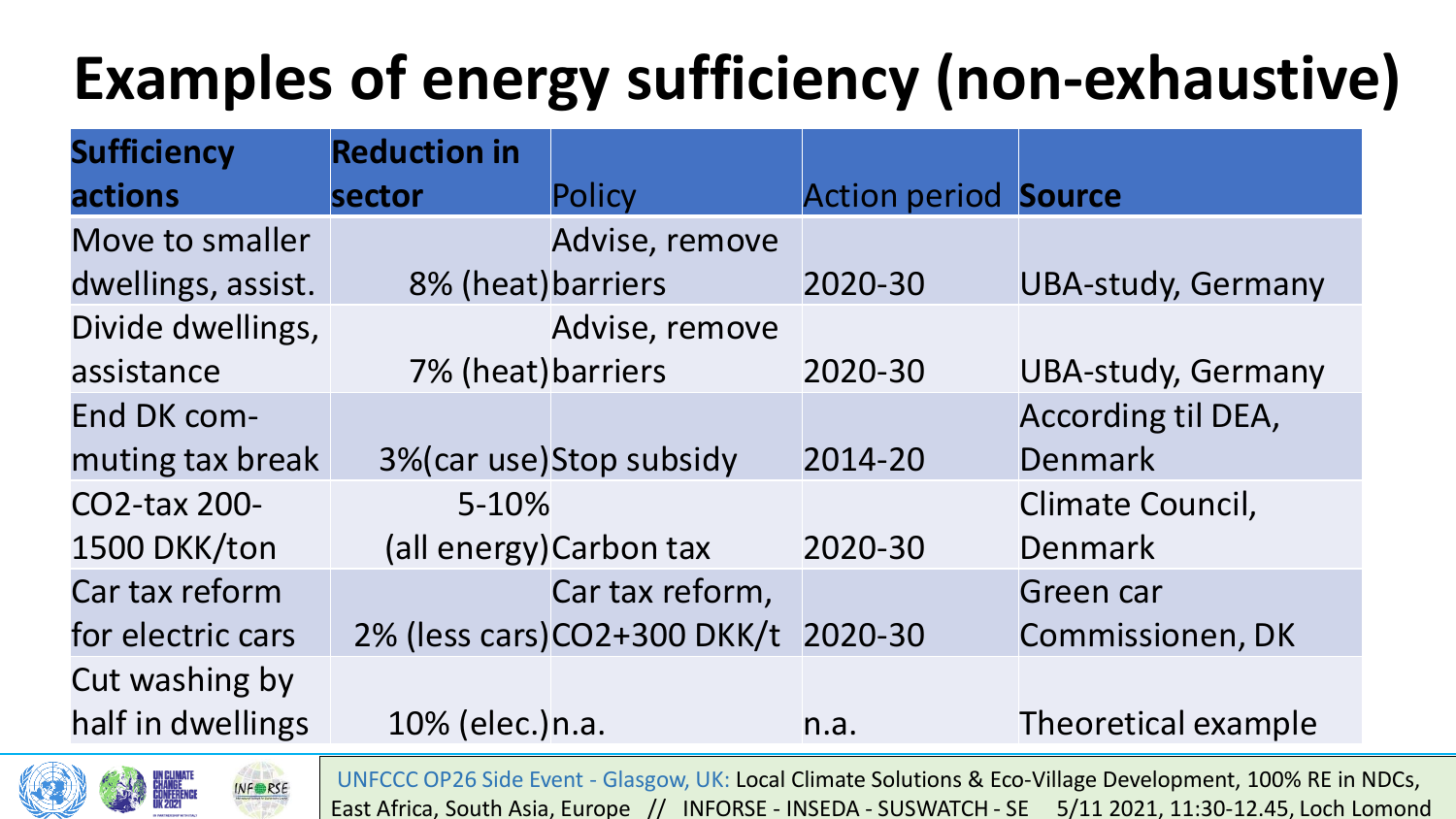#### **We can make a difference with Energy Sufficiency**

**With energy sufficiency in transport, housing and electricity use, we can speed-up fossil fuel phase out, if we continue the same development of renewable energy.**

**With a set of energy sufficiency measures, we can in Denmark cut fossil fuel use and emissions around 1/3 (33%) on top of existing plans within 10-15 years. This can help meeting Denmark's ambitious climate plans. As we need to phase fossils out fast, we should include energy sufficiency in addition to renewables and energy efficiency in the energy transition, to make it faster, cleaner, more sustainable**.

**INFORSE-Europe is working with Aalborg University on energy sufficiency together with Lithuanian Energy and Green Liberty, Latvia with support from Nordforsk**